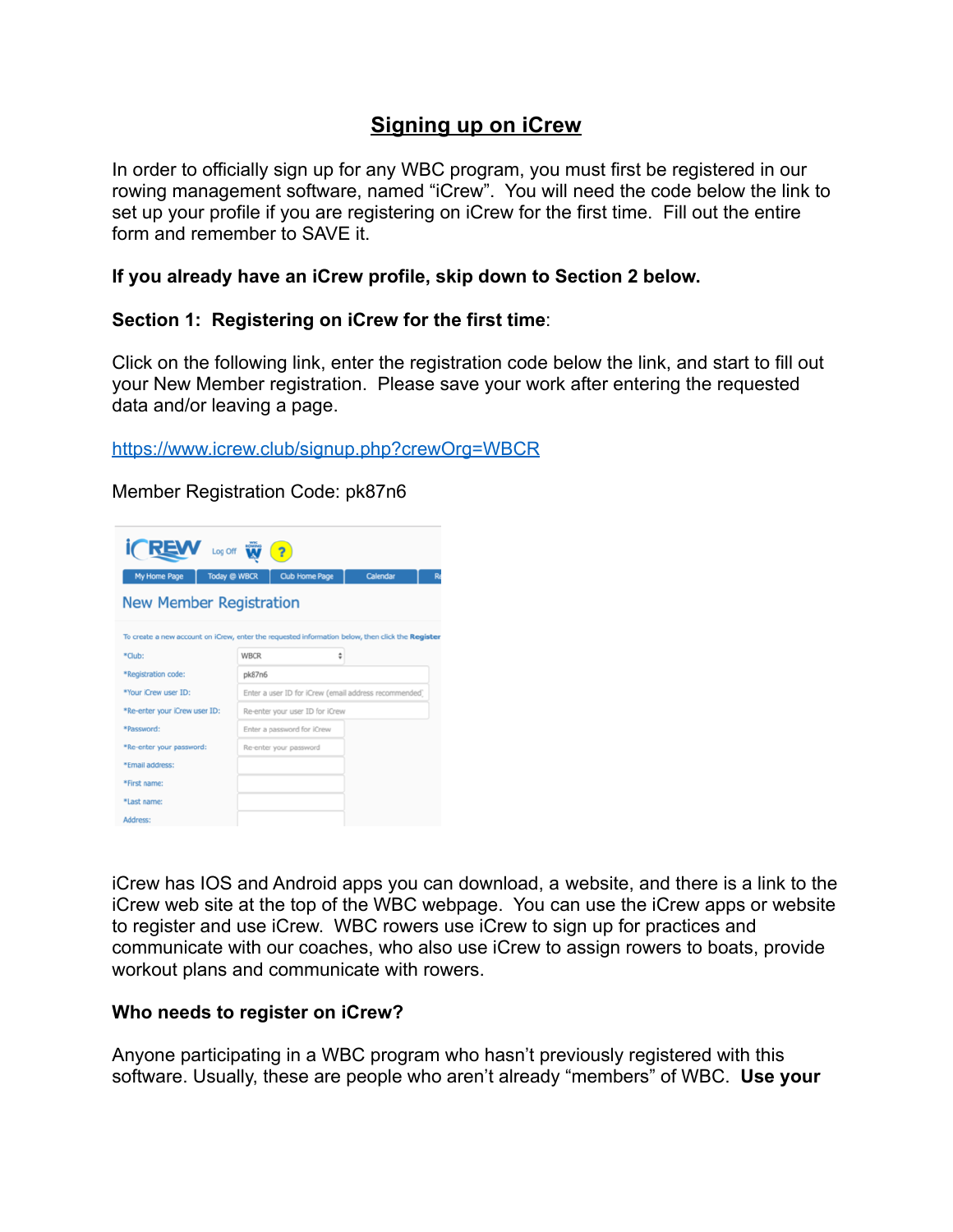**personal email address as your iCrew user ID.** Parents who are not rowers will NOT create iCrew profiles.

## **Filling Out Your New iCrew Profile In Full**

There are two pages in your new iCrew profile. Please make sure all relevant info is filled out on both pages.

- Required fields are marked with an asterisk.
- Toggle in as an adult rower or youth rower whichever applies.
- Typically you will toggle into HS Boys, HS Girls, Middle School, Masters, or another WBC program.
- Click the blue "Register" icon.

Most of the remaining fields are fairly straightforward, but not all. So just in case, here is a little extra information:

- Allergies or special needs: Please use this field to communicate any information your coaches or others should know for your safety in an emergency or to help you avoid problems.
- Family Name and Family Key: These are used to link rowing members of a family within iCrew's database (which helps coaches and the admin team). Family Key is then a codeword/identifier that you all pick, one which is unique to your family. All members of your family should remember to use the same Family Name and Family Key. You only need to set this once.
- Tile Name: This is "nickname" you will be using to sign up for rowing sessions, and is used by coaches and other rowers to identify who will be attending practices. It is usually your first name and last name initial (or your preferred nickname).
- Save your work before leaving any iCrew page that you've edited in any way.

## **Section 2: Sign papers, join your team, pay:**

Login to iCrew using your username and password (if you're not already logged in to iCrew).

There are many options you can choose for what page shows up after you log on to iCrew, and different pages may have different tiles shown. To ensure everyone gets to the same page, please follow these steps:

- Click the WBC logo on the upper left corner of the page. This will take you to the WBC iCrew home page (not to be confused with the WBC website homepage).
- From the WBC iCrew homepage, click on the dark blue tab near the top of the page labeled "Dashboards".
- On that page, select "Shortcuts" from the "Dashboard list" option box.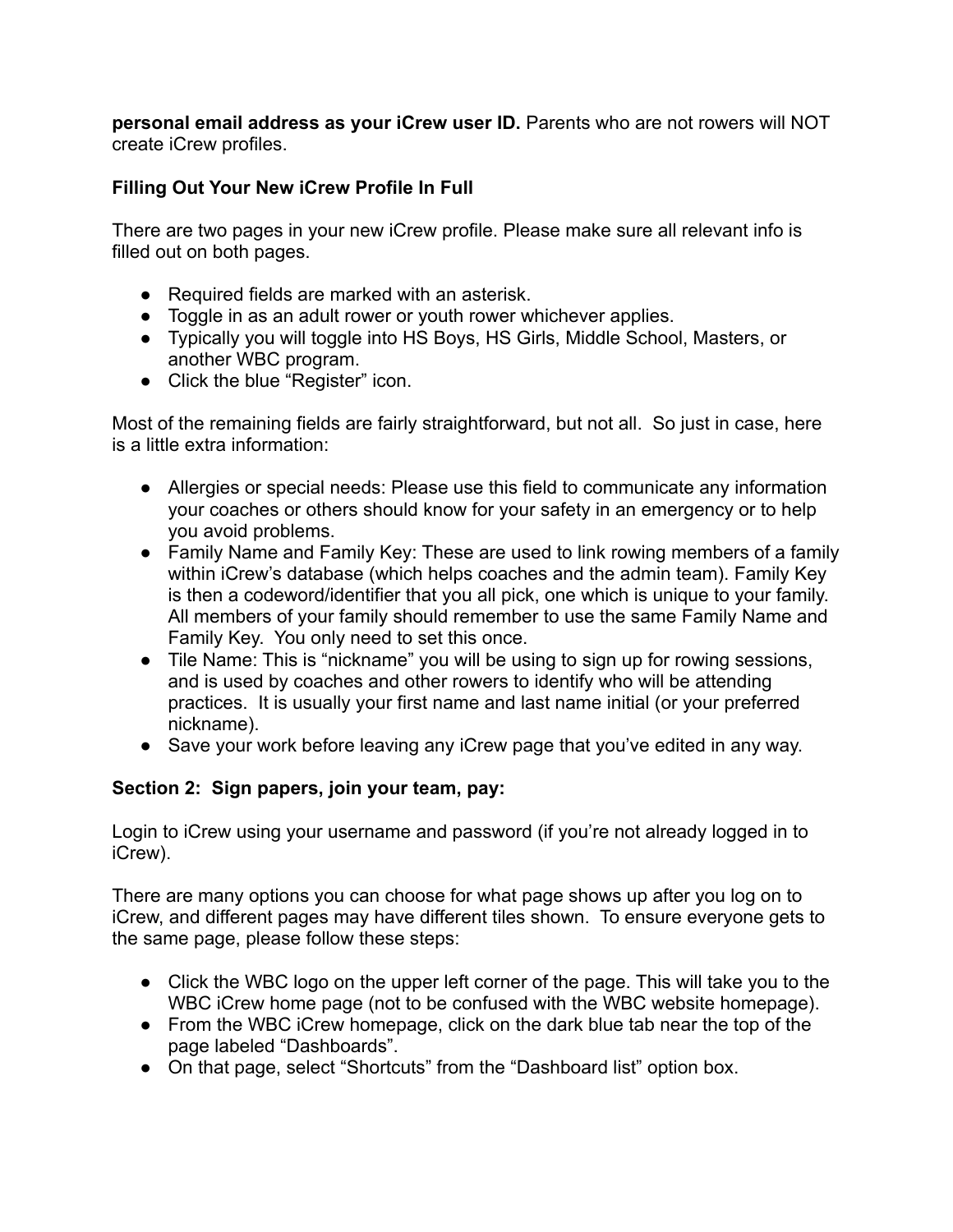- On that page, select the blue tile labeled "Personal Home Page" icon. This takes you to your personal iCrew homepage.
- You can make this your "Default" page when you log into iCrew if you select the

 $\Box$  Open your Personal Home page after logging on

#### **Sign the liability waiver and swim verification forms:**

- On your personal iCrew home page, click the tile labeled "My Documents" inside the light blue box in the middle of the page.
- In the My Documents window, look for the "Liability Waiver 2021" and "Swim Test Verification" documents.
- If you have already signed these (WBC members), the word YES should be in blue print under the column labeled On File. Your paperwork is already signed.
- If the word NO is in red print, you must read and sign the document(s) next to the NO(s). Click on the underlined document name, read it and follow the instructions on the bottom of the page to digitally sign the form.
- *Note:* The swim test form is a verification form. As an adult, you have the option to actually perform the swim test in a pool or verify you can do the steps in the sequence listed on the form. As a youth rower, you and your parents need to verify that you can perform the swimming functions or else you will not be able to participate until you can.
- After reading and signing the two documents, go back to your personal homepage (click the icon with an arrow pointing left in the bottom left corner of the documents page). Then click on My Documents again to verify there are no red NOs on the documents page. Then return to your personal homepage again.

## **Join your Rowing team:**

- Click on the "My Teams" icon (a few tiles above the "My Documents" tile you just used)
- If you just registered on iCrew, you probably joined your team during the registration process by toggling into the appropriate team. Verify your correct team is listed in the My Teams window.
- If the correct team doesn't show in the My Teams window, click on the dark blue tile labeled "Join or leave teams…"
- Find the row with the team you'll be in and click on the dark blue tile on the right that is labeled "Join Team". The tile may or may not change colors or change to read "Leave Team". Ignore all that. Return to your personal home page.
- From your personal home page, click on "My Teams" and verify the appropriate team is now listed under the dark blue tile labeled "Join or leave teams".

## **Pay to participate on your team:**

You will be paying for the team that you placed into your profile.

You have the option to pay via PayPal or check.